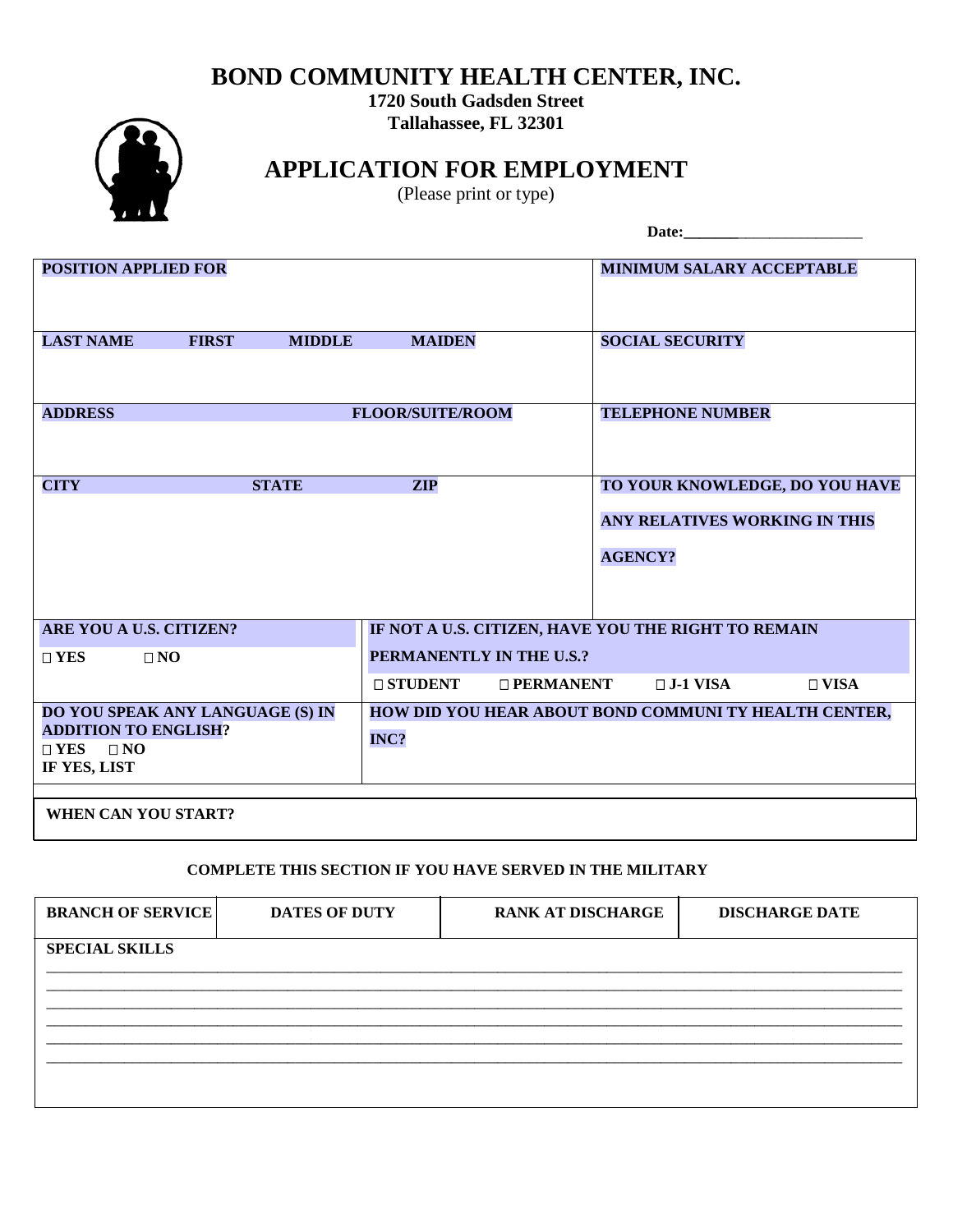| <b>BACKGROUND INFORMATION</b>                                                                                                                                                                                                   |                         |  |  |  |
|---------------------------------------------------------------------------------------------------------------------------------------------------------------------------------------------------------------------------------|-------------------------|--|--|--|
| HAVE YOU EVER BEEN CONVICTED OF A FELONY OR A FIRST DEGREE MISDEMEANOR?                                                                                                                                                         | $\Box$ Yes<br>$\Box$ No |  |  |  |
|                                                                                                                                                                                                                                 |                         |  |  |  |
| HAVE YOU EVER PLED NOLO CONTENDERE OR PLED GUILY TO A CRIME WHICH<br>IS A FELONY OR A FIRST DEGREE MISDEMEANOR:                                                                                                                 | $\Box$ Yes<br>$\Box$ No |  |  |  |
|                                                                                                                                                                                                                                 |                         |  |  |  |
| HAVE YOU EVER HAD THE ADJUDICATION OF GUILT WITHHELD FOR A CRIME WHICH<br>IS A FELONY OR A FIRST DEGREE MISDEMEANOR?                                                                                                            | $\Box$ Yes<br>$\Box$ No |  |  |  |
|                                                                                                                                                                                                                                 |                         |  |  |  |
|                                                                                                                                                                                                                                 |                         |  |  |  |
| NOTE: A "Yes" answer to these questions will not automatically bar you from employment. The nature, job-relatedness, severity and<br>date of the offense in relation to the position for which you are applying are considered. |                         |  |  |  |
|                                                                                                                                                                                                                                 |                         |  |  |  |

| <b>EDUCATION</b>   | <b>NAME &amp; ADDRESS</b><br><b>OF SCHOOL</b> | <b>COURSE OF STUDY</b> | <b>LAST YEAR</b><br><b>COMPLETED</b> | <b>DID YOU</b><br><b>GRADUATE?</b> | <b>DEGREE OR</b><br><b>DIPLOMA</b> |
|--------------------|-----------------------------------------------|------------------------|--------------------------------------|------------------------------------|------------------------------------|
| <b>GRAMMAR</b>     |                                               |                        |                                      |                                    |                                    |
| <b>HIGH SCHOOL</b> |                                               |                        |                                      |                                    |                                    |
| <b>COLLEGE</b>     |                                               |                        |                                      |                                    |                                    |
| <b>TRADE</b>       |                                               |                        |                                      |                                    |                                    |
| <b>OTHER</b>       |                                               |                        |                                      |                                    |                                    |

**EMPLOYMENT RECORD** (list most recent positions first)

| <b>DATES</b> | <b>NAME &amp; ADDRESS OF</b><br><b>EMPLOYER</b> | <b>POSITION</b> | <b>LAST</b><br><b>SALARY</b> | <b>REASON</b><br><b>FOR</b><br><b>LEAVING</b> | <b>SUPERVISOR &amp;</b><br><b>CONTACT TELEPHONE</b><br><b>NUMBER</b> |
|--------------|-------------------------------------------------|-----------------|------------------------------|-----------------------------------------------|----------------------------------------------------------------------|
| <b>FROM</b>  |                                                 |                 |                              |                                               |                                                                      |
| <b>TO</b>    |                                                 |                 |                              |                                               |                                                                      |
| <b>FROM</b>  |                                                 |                 |                              |                                               |                                                                      |
| TO           |                                                 |                 |                              |                                               |                                                                      |
| <b>FROM</b>  |                                                 |                 |                              |                                               |                                                                      |
| TO           |                                                 |                 |                              |                                               |                                                                      |
| <b>FROM</b>  |                                                 |                 |                              |                                               |                                                                      |
| <b>TO</b>    |                                                 |                 |                              |                                               |                                                                      |
| <b>FROM</b>  |                                                 |                 |                              |                                               |                                                                      |
| <b>TO</b>    |                                                 |                 |                              |                                               |                                                                      |